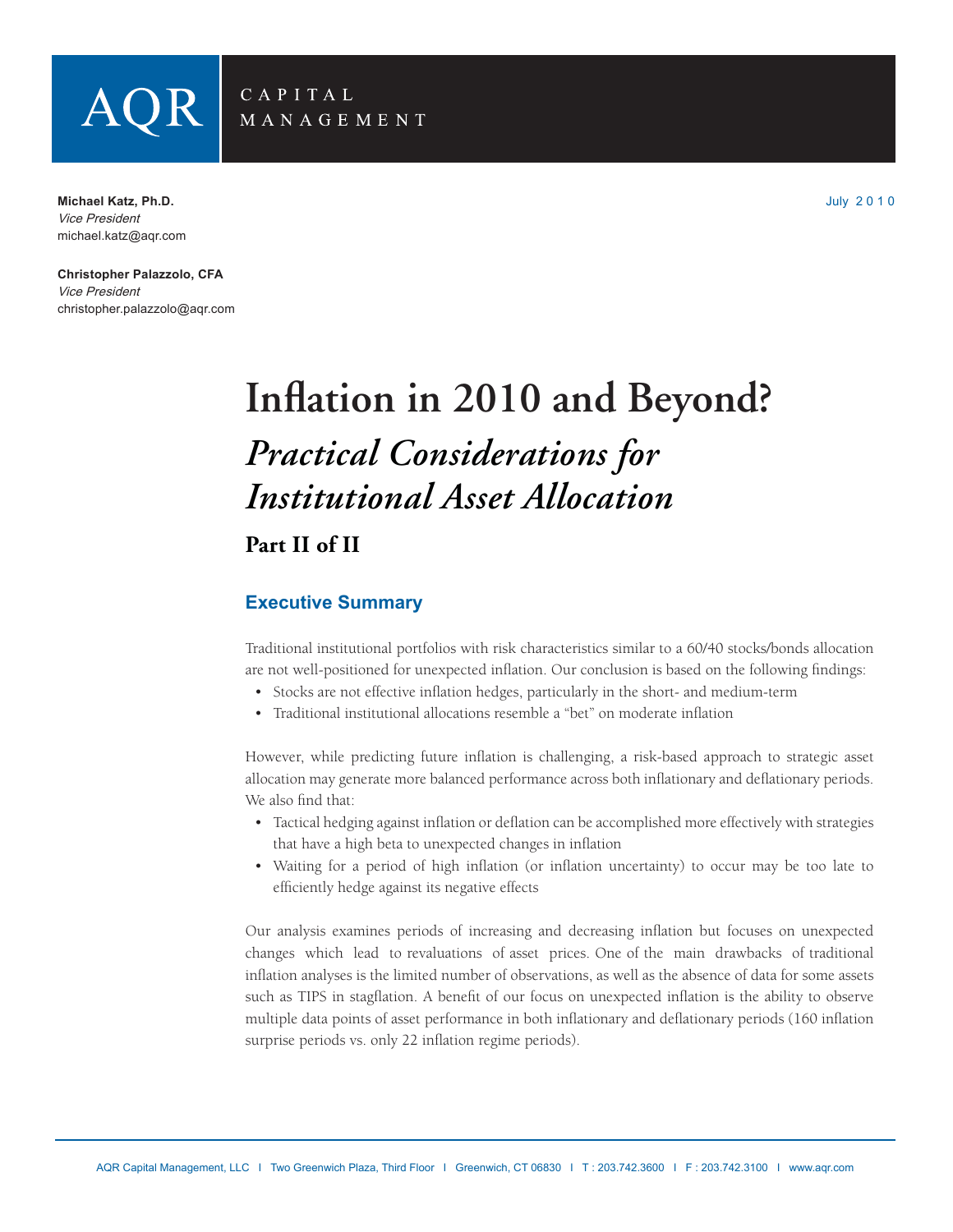## **Introduction**

In Part I of this paper published in March, 2010 we outlined the major considerations surrounding the potential for an increase in future inflation. In Part II we build upon these insights by examining the strategic case for inflation protected assets in portfolio construction. Our aim in this paper is to provide both a theoretical and empirical framework to examine how inflation protected and inflation sensitive assets may perform given varying inflation levels. For simplicity, we examine the "asset side" of a portfolio, without regard to any specific liability stream which will differ dramatically by investor type. For liabilities that are nominal, liabilities will decrease in real terms due to increasing inflation while liabilities that are inflation adjusting will remain constant (and increase in nominal terms). Of course, these details should be incorporated in any customized asset allocation.

In Section I we provide a theoretical framework to consider how inflation may affect U.S. equity, U.S. Government Bonds, U.S. TIPS, Commodities and other alternative asset classes in the short-, medium- and long-term<sup>1</sup>. In Section II we analyze the historical performance of these asset classes in various economic environments both individually and in a portfolio context. Finally, in Section III we address methods for tactically hedging inflation using specific strategies.

There are a few important results that emerge from our analysis. First, equities have not been effective hedges against inflation in the short- or medium-term. Given most institutional portfolios have risk characteristics similar to a canonical 60/40 stocks/bonds benchmark, they may not be expected to perform well in inflationary periods. Second, we find that allocating capital to commodities and TIPS can improve the performance of portfolios in inflationary regimes. Third, that an equal risk-based approach across U.S. equity, U.S. Government Bonds, U.S. TIPS and Commodities may provide more balanced performance than a canonical 60/40 portfolio across both inflationary and deflationary periods. Fourth, we find that specific strategies which may be considered for their inflation hedging characteristics demonstrate varying efficacy in their ability to compensate investors for unexpected inflation. These results suggest investors do have tools available to protect against unexpected inflation if they incorporate them into their asset allocation before inflationary periods are priced in by the market.

## **The Impact of Inflation on Asset Prices**

Unexpected inflation affects assets by altering the expected value of future cash flows. Although the performance of assets during periods of varying inflation is an important consideration in asset allocation, as discussed in Part I of this series, what we believe matters most to the future performance of asset classes is the unexpected level of realized inflation and changes in the expectations of future inflation. Simply stated, only a realization of inflation which differs from the market consensus or a change in the consensus itself will directly lead to value gained – or lost – by holding inflation sensitive or inflation protected assets. As a result, this paper will focus on identifying how assets respond to inflation surprises (inflation realizations differing from expectations) and to changes in inflation expectations.

# **Section I. The Theoretical Framework for the Effect of Unexpected Inflation on: Equities, Government Bonds, TIPS, Commodities, Alternatives**

#### **Equities**

Many investors traditionally think of equities as an effective hedge against inflation<sup>2</sup>. In a frictionless world rising inflation should have no effect on companies' earnings as they can fully adjust prices without lowering demand. Of course, in practice, there are market frictions and the ability of companies to pass on rising costs to customers varies. Furthermore, even if corporate earnings could fully adjust for inflation, investors' required rate of return may increase if inflation expectations rise. Inflation is generally a persistent phenomenon and unexpected inflation tends to cause market participants to expect higher inflation in the future. Therefore, unexpected changes in inflation will in practice affect corporate earnings and equity prices (to varying degrees).

Focusing on unexpected increases in inflation, company earnings may actually benefit in the short term as depreciation expense is understated (since replacement costs will be higher) and wages adjust more slowly than the prices of output goods and services (described by the infamous Phillips Curve). However, this short

<sup>1</sup> While it is difficult to precisely define short-, medium- and long-term time periods, we generally define short-term as less than 1 year, medium-term as 1-5 years, and long-term as more than 5 years. These time periods have tended to coincide with business cycles which on average are 3-5 years, while major pricing adjustments occur in the short-term 1 year horizon and asset pricing reversals occur beyond the 5 year horizon due to mean reversion.

<sup>2</sup> Inflation is defined as an increase in the cost of living. This is an abstract concept and varies by individual and entity. In this paper, we focus our analysis on the U.S. Consumer Price Index (CPI) which is a proxy for general price levels in the U.S. The relevance of the CPI to specific individuals or entities will vary in proportion to how closely liabilities match the basket of goods and services in the CPI. There are a wide variety of both supportive as well as critical studies on the methodologies used to calculate the CPI. Our view is that while there may be more accurate potential inflation measures, CPI does serve as a reasonable proxy for general inflation and will be highly correlated with the inflation sensitivity of most individual or entity liabilities.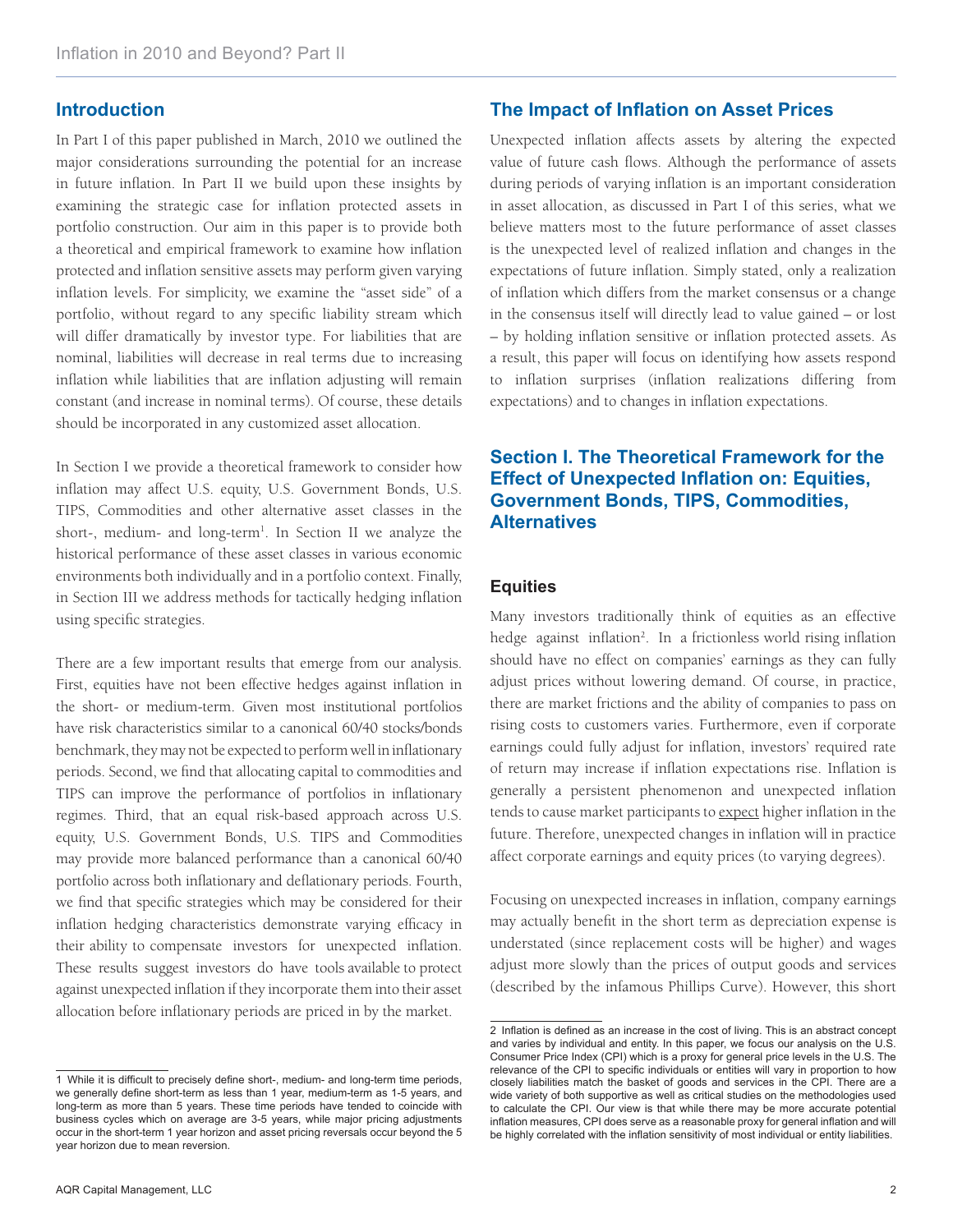term effect is not necessarily a benefit to equity prices if investors are forward looking and focus on the longer term detrimental effects of higher inflation. In fact, we have seen that stock valuations tend to be compressed in the short- and medium-term in inflationary periods<sup>3</sup>,<sup>4</sup>.

Over the long term, if monetary policy is not sufficiently aggressive to moderate inflation expectations, market participants will eventually adjust and reach a new equilibrium where persistently high inflation is both expected and realized. In that state of the world, equity holders may not be fully compensated for persistently high inflation due to real economic costs of high inflation which act as a drag both on earnings and equity prices. In fact, we expect stocks to have a long term nominal return that is higher in inflationary periods, though we also expect that real returns would otherwise be higher without inflationary pressure. Long term inflationary periods create a negative pressure on corporate earnings as consumers are pushed into higher tax brackets and consume less<sup>5</sup>. Higher effective tax rates might also increase investors' required rate of return beyond the direct effect of inflation if they are to maintain a consistent after-tax real return on capital, which will affect equilibrium prices.

Therefore, persistently high inflation tends to have a negative effect on stocks as both corporate earnings and the multiples investors are willing to pay for earnings are compressed. This is not to suggest that nominal stock prices will decline in inflationary periods but rather that they will not necessarily adjust enough to keep real prices constant. The long term negative effect of high inflation on real stock prices will be moderated to the extent that monetary authorities are effective in tightening monetary policy and reducing inflation expectations.

## **Government Bonds**

Unexpected inflation typically leads to an increase in nominal yields as investors revise upward their expectations for future inflation. If investors had been anticipating low and steady inflation, an inflation shock may lead investors to expect more uncertainty about the future rate of inflation. This will raise the risk premium investors require to hold nominal bonds, putting upward pressure on yields (and increasing the cost of inflation protection). Moreover, unexpected inflation will put upward pressure on bond yields if monetary authorities act to raise effective real interest rates.

As described in Part I of this paper, the following factors are the primary components which may determine the yield of government bonds above the risk-free rate (excess yield)<sup>6</sup>:

- 1. "Real" Term Premium compensation for the risk associated with holding a longer-term bond and taking the risk of real rates moving
- 2. Inflation Expectation compensation for expected future changes in inflation (inflation term structure)
- 3. Inflation Risk Premium compensation for assuming the risk of changing inflation (inflation uncertainty)

Therefore, since [Nominal Yield = Risk Free Rate + Real Term Premium + Expected Inflation + Inflation Risk Premium], an increase in expected inflation or inflation uncertainty will put upward pressure on nominal yields (decreasing prices).

## **Treasury Infl ation Protected Securities (TIPS)**

Treasury Inflation Protected Securities (TIPS) are U.S. government bonds whose principal and coupons are adjusted for inflation. In the U.S., the value of TIPS will increase based on changes in the Consumer Price Index (CPI). Assuming no risk of the U.S. government defaulting, TIPS provide full compensation for changes in CPI. Therefore, TIPS are the "real" risk free asset to investors who hold them to maturity and seek protection from unexpected increases in the CPI. However, TIPS' daily market values are sensitive to changes in real interest rates and the risk premium associated with future real rates. Therefore, if not held to maturity (and for a portfolio which is marked-to- market) TIPS' performance may not fully hedge the effects of inflation. Because the primary tool for the Fed to combat inflation is increasing real

<sup>3</sup> There is much academic debate as to what may cause the short- to medium-term negative effect of unexpected inflation on equity prices. There are primarily two schools of thought that can broadly be categorized as Behavioral and Rational. Specifically, the Behavioral camp suggests that: 1) Investors may not properly account for the capital gain realized by indebted companies during unexpected increases in inflation, as the real cost of that debt declines and 2) Investors may improperly discount future real cash flows by using nominal rates, creating a negative inflation illusion that puts downward pressure on equity real values. The Rational camp suggests that 1) companies face real distortions as a result of unexpected increases in inflation which negatively impact earnings and 2) Investors may increase their real required rate of return as compensation for higher uncertainty during periods of increasing inflation. Of course, it is possible that a combination of both Behavioral and Rational theories explain the tendency for stock valuations to compress during periods of unexpected inflation. Exacerbating these effects are non-market factors such as the likelihood that real interest rates may be increased during inflationary periods if monetary authorities seek to combat inflation with higher borrowing costs which hurts corporate earnings and increases investors' required rate of return after an inflation shock.

<sup>4</sup> An example of the inflation illusion in stock prices is captured in what is known as the "Fed Model" which relates Price-to-Earnings ratios to nominal government bond yields. There is wide empirical evidence which suggests that stock prices do respond to nominal yields, which contradicts the belief that stocks are good inflation hedges driven by real yields. For a comprehensive exposition on this inconsistency see "Fight the Fed Model" by Cliff Asness, Journal of Portfolio Management, Fall 2003.

<sup>5</sup> It is generally assumed that governments do not adjust nominal tax brackets to compensate for inflation changes, since it may lower tax revenues.

<sup>6</sup> The risk-free rate here is assumed to be U.S. T-bills which do reflect short-term inflation expectations.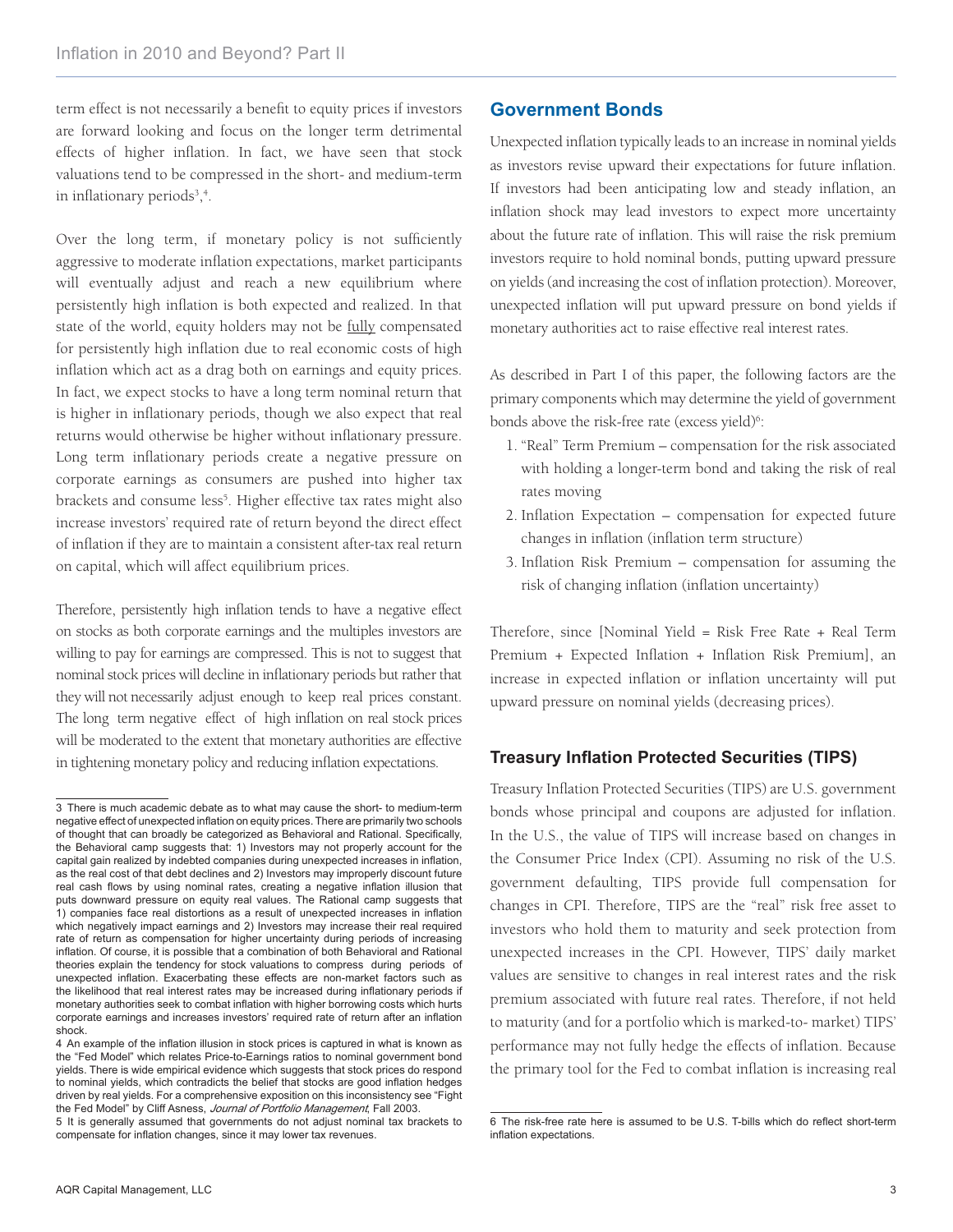rates, TIPS' mark-to- market value may be negatively affected during inflationary periods, offsetting some, or all, of their inflation hedging characteristics.<sup>7</sup>

## **Commodities**

Commodities are considered effective inflation hedges for at least two reasons. First, commodity prices are relatively flexible (as demand is relatively inelastic) and tend to quickly adjust to changes in the general price level. Second, commodities can actually be a direct cause of inflation and be accelerating faster than the general rate of inflation. This was the case in the 1970's as commodity price moves contributed to a global stagflation (increasing inflation during a recessionary period). Under these conditions, central banks are less likely to tighten monetary policy because they will further exacerbate recessionary pressures. In this scenario, commodity price increases are more likely to remain unchecked and can accelerate at rates far above the general rate of market price changes. Therefore, if inflationary pressures are actually led by commodities, they are likely to serve as an especially effective inflation hedge.

It is important to note that commodities are not expected to serve as an efficient hedge in all inflationary environments. For example, in a stagflation driven by decreasing demand and loose monetary policy, like the fiscally driven inflation many investors currently fear, commodity prices may trail inflation as weak demand causes their prices to fall in real terms.

## **Alternative Allocations**

There is a multitude of alternative asset classes that have varying degrees of potential inflation hedging characteristics from timber and infrastructure projects to other private investments and hedge funds. It is intuitive that the better the ability to adjust the price of the underlying asset (with low impact on volume demanded) or its cash flows, the better the inflation hedging characteristics will be. For example, the inflation hedging efficacy of utilities largely depends on the projects' pricing power – the more constrained profits are by a regulatory framework, the lower their ability to track unexpected increases in inflation. Real estate's inflation

hedging characteristics may be dependent on the flexibility to adjust rents since operating costs are partially fixed (shorter-dated leases may adjust more quickly to inflation than longer-dated contracts).

Private investments and hedge funds may also exhibit potential inflation hedging characteristics as they are able to dynamically control their investment processes in response to changes in market conditions and unexpected inflation, though the degree of their efficacy is highly specific to each investment strategy. While it may be possible to analyze the inflation hedging characteristics of specific hedge fund sub-styles (for example, Managed Futures, Fixed Income Arbitrage, etc), that is beyond the scope of this paper<sup>8</sup>.

Because the alternative investment category (private equity, infrastructure, real estate, hedge funds, etc.) is heterogeneous and not a definable asset class it is not possible to create a theoretical construct for how alternatives in aggregate should singularly respond to inflation; rather each individual strategy requires investors to perform an in-depth analysis to develop the framework on a case-by-case basis. We touch on a few specific alternative strategies in Section III.

# **Section II. Effect of Inflation on Strategic Asset Allocation**

## **Empirical Evidence on U.S. Equity, U.S. Government Bonds, TIPS, Commodities**

We have discussed the theoretical framework for how Equity, Government Bonds, TIPS and Commodities<sup>9</sup> may perform during periods of unexpected changes in inflation. We now turn to examine the historical performance of each of the aforementioned asset classes during various inflationary periods in the U.S. and in response to unexpected changes in inflation. As we have pointed out, only unexpected inflation or changes in inflation expectations can be the source of value gained  $-$  or lost  $-$  due to inflation. To add further precision to the analysis we examine combinations of inflation and growth, since inflation during periods of growth or recession are very different economic environments with varying effects on assets. For example, inflation can occur in periods of

<sup>7</sup> It is important to note that many inflation-linked bonds including U.S. TIPS have an embedded principal "floor" which means that their inflation adjusted principal value on which the yield is determined will not decrease below the bond issuance par value (usually 100). This floor serves as a deflationary protection which mimics a call option on inflation with a strike price of CPI measured at time of issuance. This effect can be significant for TIPS that are issued in periods of deflationary pressure since the option value is more likely to be relevant. This also generates a premium for recently issued TIPS after a period of inflation since new issues have an inflation adjusted par value closer to a floor of 100, whereas an older issue may have a principal face value far in excess of its floor of 100 and be more sensitive to deflation.

<sup>8</sup> AQR proprietary data includes performance of hedge fund sub-styles which may be used in inflation analyses. There are also other public sources of hedge fund substyle returns.

<sup>9</sup> For commodity returns we use the S&P GSCI Index. Although the Index is dominated by energies since it is production-weighted, cost of living (and CPI) is heavily driven by energies relative to other commodities.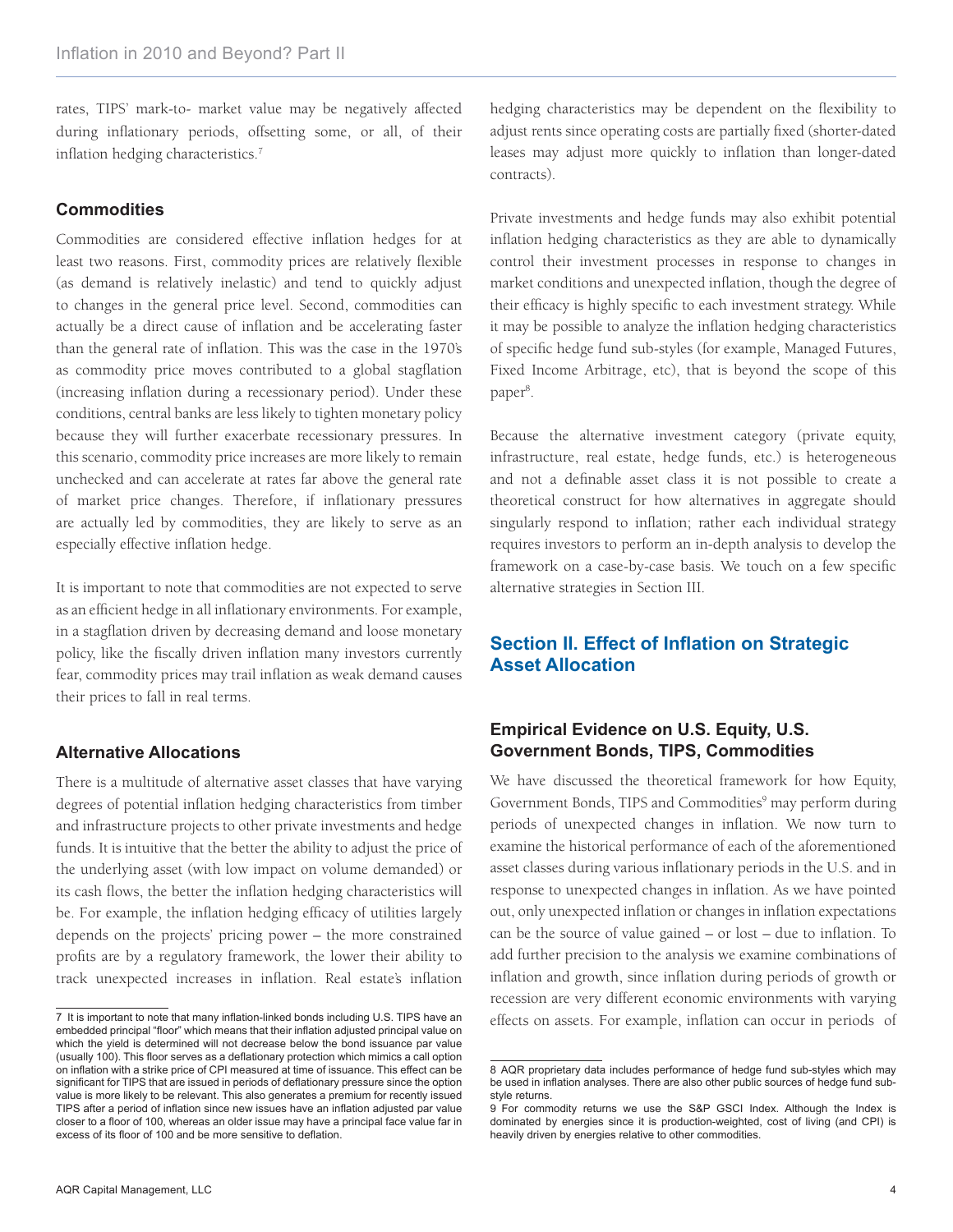an over-heating economy or in a stagnating economy. We exclude the general Alternatives category since this is not a homogenous asset class with a single identifiable return stream.

We use three metrics for the impact of inflation on asset prices: 1) performance as a result of unexpected inflation (inflation surprise); 2) performance in increasing and decreasing inflation regimes; and 3) correlation of asset returns with future inflation (proxy for changes in inflation expectations). We measure performance as the risk-adjusted returns excess of cash (Sharpe Ratio) since this offers a direct comparison across assets and time horizons, regardless of each individual asset's volatility, variation in volatility over time and fluctuating cash rates. Focusing on returns, regardless of risk (as proxied by volatility) and changing cash rates obscures the relative effect of inflation on individual assets as well as the absolute effect on risky assets in aggregate.

By analyzing the performance of asset classes in response to annual inflation and growth surprises we develop a more robust series of data with multiple observations in all four of our defined economic environments (positive/negative inflation and growth surprise). We observe 160 inflation surprise periods vs. only 22 distinct inflation regime periods since we have quarterly surprise data while inflation regimes often last more than one year (see Figure 1 below). This partially overcomes one of the main weaknesses in standard inflation analyses of various assets; while it is crucial to include TIPS in an inflation hedging study, we have simply not witnessed all four positive/negative inflation and growth environments over the short history we have data available since TIPS were introduced in 1997. However, by analyzing annual inflation and growth surprises – the key driver of asset price adjustments – we have multiple observations in each of our four defined economic environments. Of course, this methodology is limited by a lack of large magnitude moves in inflation since 1997. However, we believe the direction of asset price changes is observable even at small magnitudes, allowing a more meaningful analysis of assets' inflation sensitivity than traditional analyses focusing solely on inflation regimes. Moreover, this methodology somewhat mitigates the impact of extraneous factors that affect asset returns over long periods, such as the declining real interest rate environment observed over the last 20 years, which is difficult to separate from inflation effects in traditional analyses.

In addition to analyzing each asset class individually, we also examine how several portfolios constructed from these asset classes respond to inflation and growth surprises.

# **The Effect of Infl ation on the Performance of Major Asset Classes**

To measure the historical effect of inflation and growth surprises (realizations that varied from expectations) we use inflation and industrial production market forecasts as reported by the Survey of Professional Forecasters. The actual measure compares annual inflation realizations to annual inflation forecasts lagged by a year. The measure is collected on a quarterly basis. We classified this data into four environments with the combination of positive (higher than expected) and negative (lower than expected) surprises to inflation and industrial production. We utilize industrial production surprises because the data is tracked monthly, fundamentally affects the real cost of capital, and is a proxy for the state of the business cycle.



To examine the historical performance of each asset in different economic environments as defined by varying levels of inflation and growth (as opposed to inflation surprises), we classify inflation "regimes" according to the cross-section of increasing or decreasing levels of inflation and industrial production growth. We classify timeframes into increasing and decreasing inflation periods to examine how asset prices have responded historically in these distinct environments. Figure 1 depicts inflation and the various inflation regimes.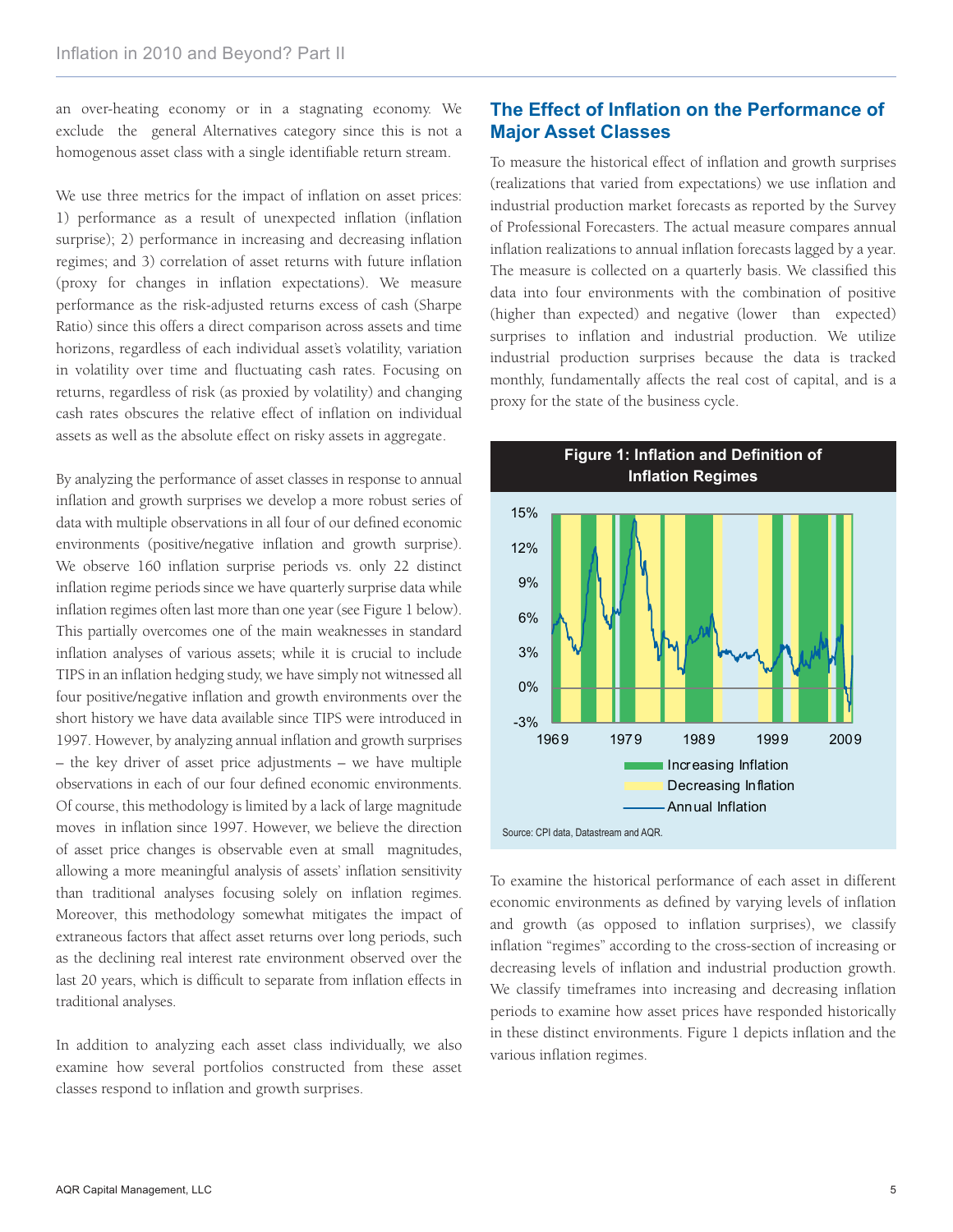







Looking at the full set of data for U.S. equity, U.S. Government Bonds, Commodities (GSCI Index) and TIPS, Figure 2 displays the risk-adjusted performance in excess of cash (Sharpe Ratio).10 We include data from 1970-2009 for stocks, bonds and commodities, but only from 1997 for TIPS since that is when they were first introduced. For purposes of comparison, we further display in Figure 3 the common period for all four assets (1997-2009). The results show that bonds and TIPS have performed exceptionally well, as real interest rates have consistently declined over the last twenty years.

Turning our attention to performance based on inflation surprises, we focus on absolute performance in positive and negative surprise periods and the relative performance between the two environments. The results are presented in Figures 4 and 5. Commodities and TIPS performed well in periods of positive inflation surprise, while stocks and bonds lag. As can be seen in Figure 4, the absolute Sharpe Ratio of equities has been positive in





Source: Datastream, Barclays Capital and AQR.



#### **Figure 5: Relative Performance of Various Asset Classes in Positive vs. Negative Inflation Surprise Periods**

Source: Datastream, Barclays Capital and AQR.

<sup>10</sup> Throughout the analysis we use excess returns over cash for consistency and comparison purposes. Returns on stocks, bonds and commodities are based on the returns of S&P 500 futures, constant duration 10 year bond futures, and the GSCI index futures instead of the cash instruments themselves due to their superior liquidity and comparability. Returns on TIPS are 10 year constant duration.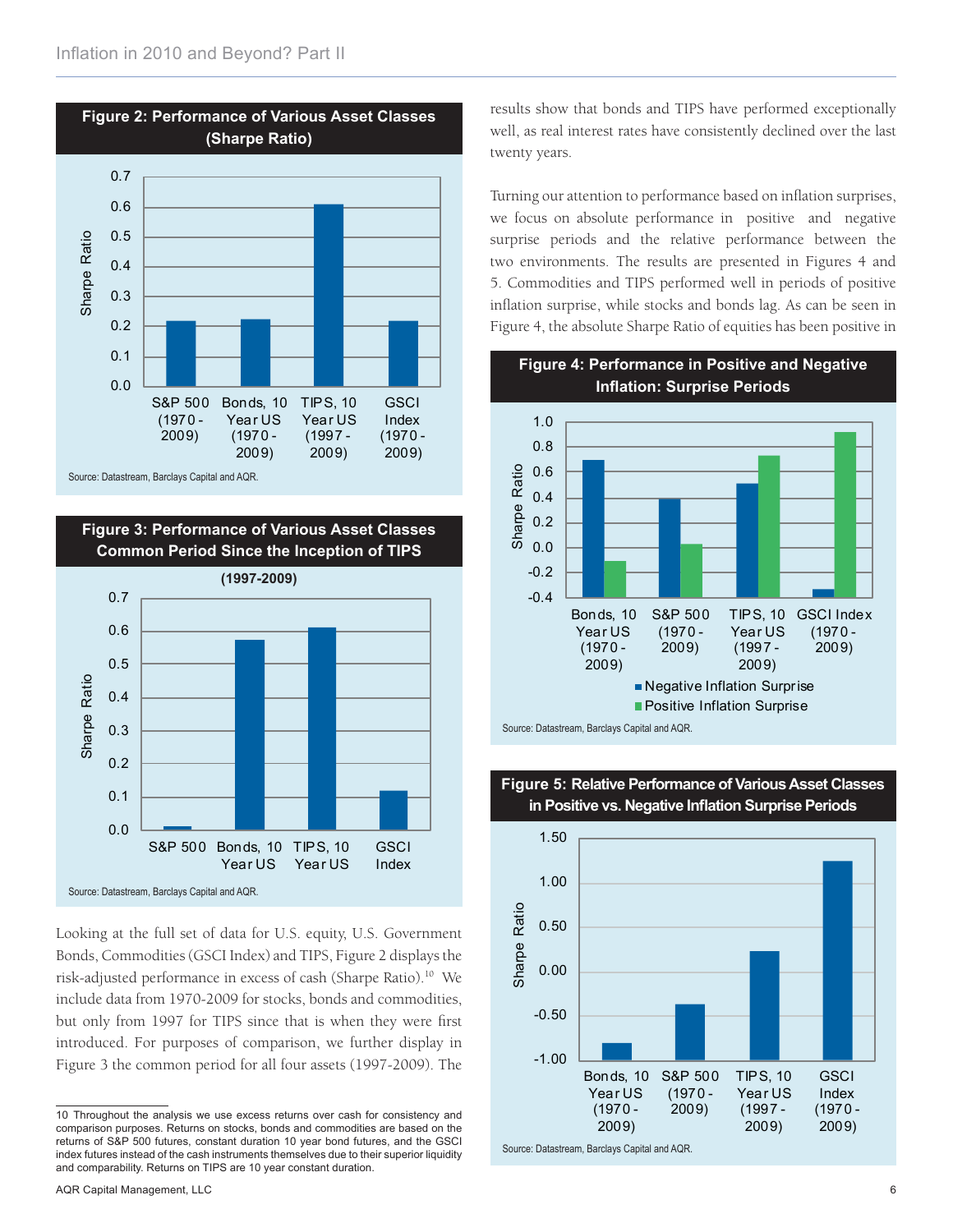both positive and negative inflation surprise periods. However, the performance in positive inflation surprise periods was very low. This illustrates the importance of relative performance (in Figure 5) when attempting to identify assets' sensitivity to inflation.

Figure 6 depicts the Sharpe Ratios of each asset in periods of increasing and decreasing inflation (as opposed to inflation surprises) since 1970 or since 1997 for TIPS. As expected from our theoretical analysis in Section I, stocks and bonds are meager performers in periods of increasing inflation. TIPS and commodities, on the other hand, perform better in these



periods. Focusing on relative performance, which is observable as the difference in Sharpe Ratios for each asset between the environments (Figure 7), we see similar results to our inflation surprise analysis, with commodities having the highest positive sensitivity (or beta) to changing inflation, while nominal bonds have the largest negative sensitivity.

Figure 8 presents the correlation of assets' returns with subsequent realized inflation, based on monthly returns with subsequent 1-year realized inflation. The results are consistent with the relative performance in inflation regimes where commodity returns are positively correlated with future inflation and bonds are negatively correlated with future inflation. This suggests that commodities and bonds are both sensitive (in opposite directions) to changes in inflation expectations.

**Figure 7: Relative Performance of Assets in Increasing vs. Decreasing Infl ation Regimes**



Source: Datastream, Barclays Capital and AQR.



#### **Figure 8: Correlation of Assets Excess Returns with Future Annual Inflation**

Source: Datastream, Barclays Capital and AQR. Data based on monthly returns with subsequent 1-year realized inflation

#### **Figure 9: Theoretical Best Performing Asset in Each Infl ation / Growth Environment**

|                 | Negative         | <b>Positive</b> |  |
|-----------------|------------------|-----------------|--|
| <b>Negative</b> | Government Bonds | <b>Stocks</b>   |  |
| <b>Positive</b> | <b>TIPS</b>      | Commodities     |  |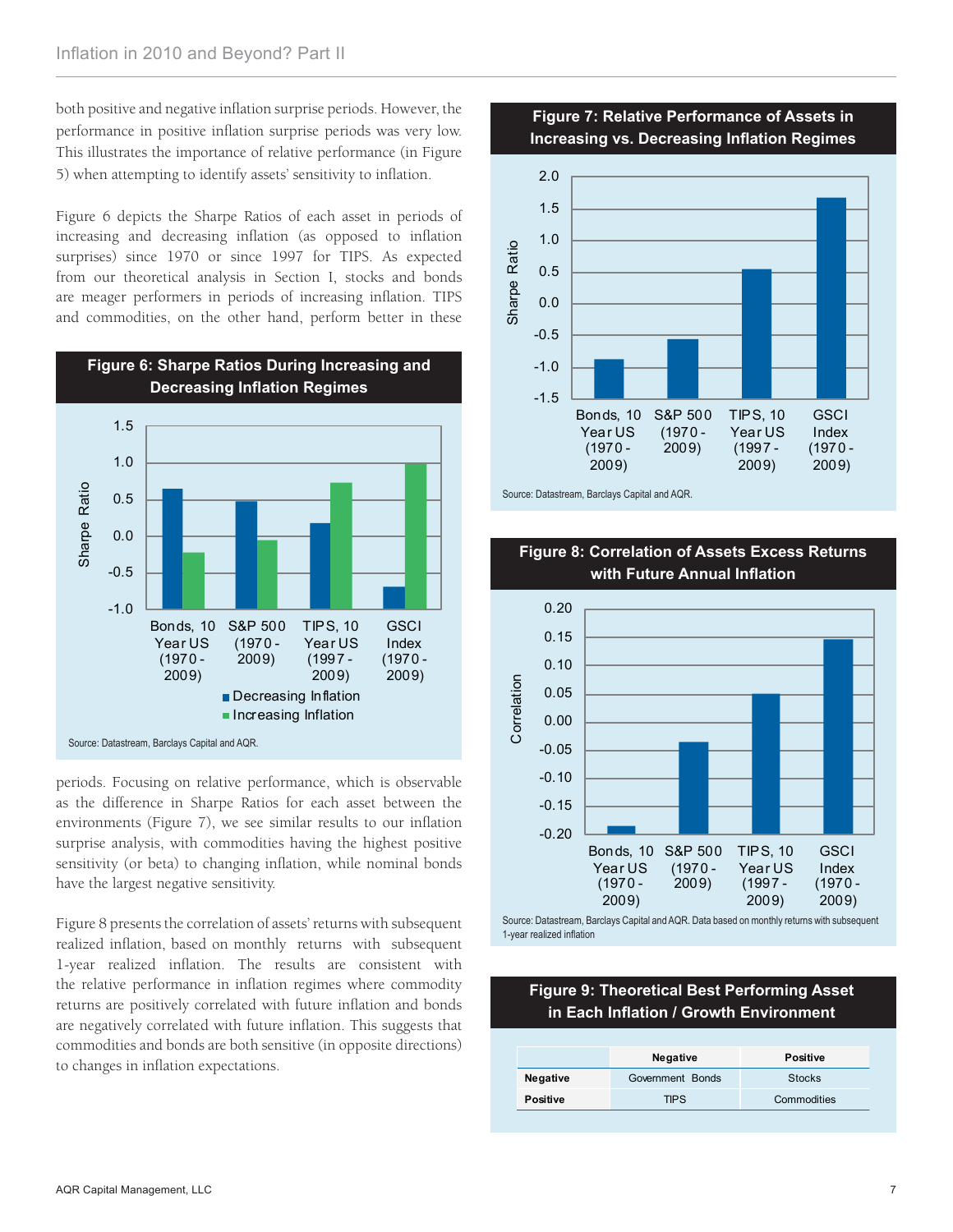## **Inflation and Growth**

We believe it is important to further segment inflationary and disinflationary periods into environments of positive or negative growth because, as our theoretical discussion suggested, assets will respond to inflation changes differently based on the business cycle and the underlying causes of inflation. Figure 10 shows the performance of each asset class across the four distinct inflation and growth surprises. Figure 11 shows the same data according to inflation and growth regimes. In Figures 10 and 11, we highlight the asset that we expect to perform especially well in each environment, as summarized in Figure 9.

**Figure 10: Performance of Asset Classes in Positive/Negative Infl ation and Growth Surprises**



**Figure 11: Performance of Asset Classes in Increasing/Decreasing Infl ation and Growth Regimes**

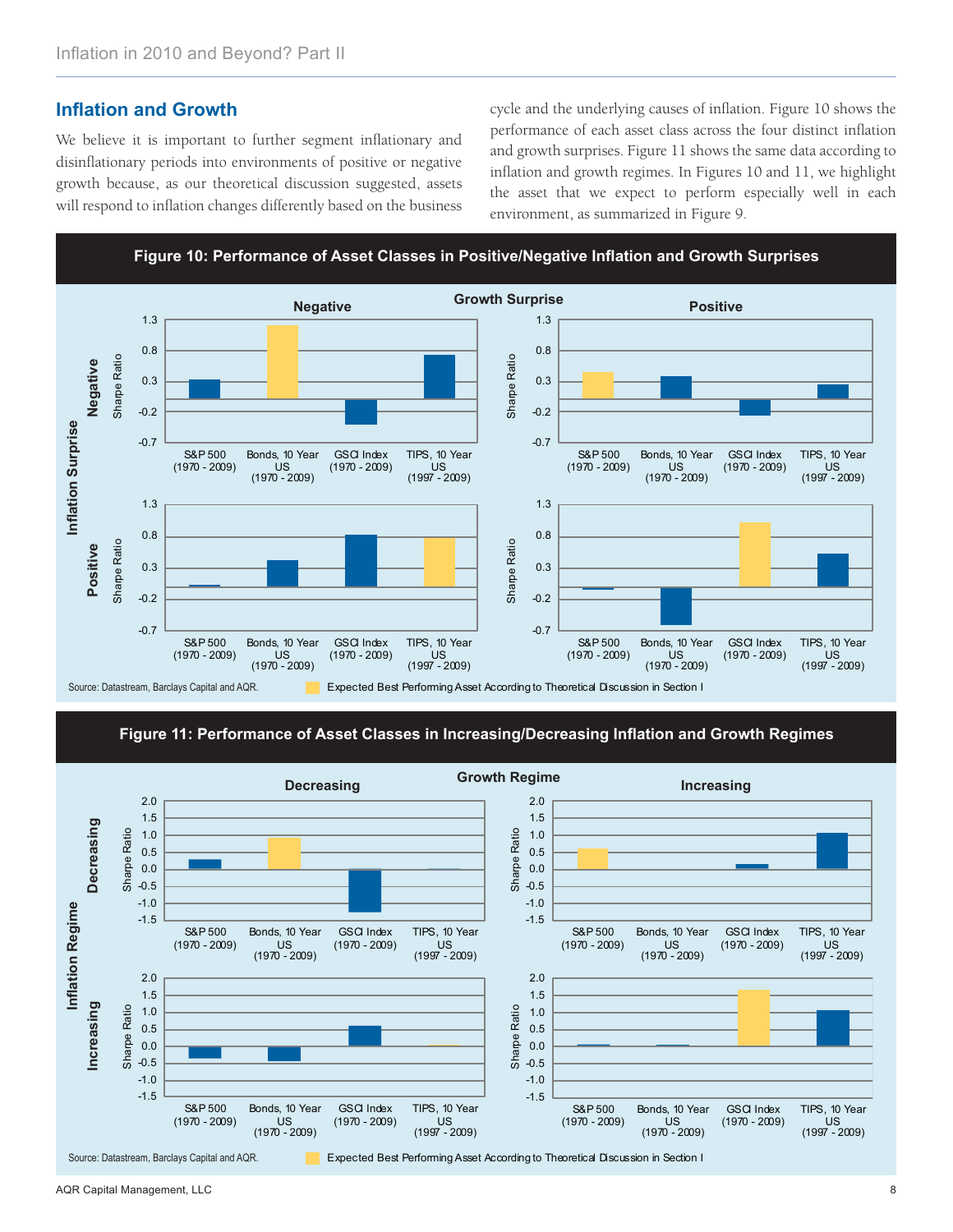# **Theoretical Performance of Assets in Inflation and Growth Environments**

## **Stocks, Government Bonds, Commodities and TIPS sorted by each environment's expected highest Sharpe Ratio asset**

A few interesting results are evident. As can be seen in Figure 10, assets' response to inflation and growth surprises generally performed in line with our theoretical framework. Stocks have not performed well in response to inflation surprises. Bonds performed best in response to disinflationary surprises when accompanied by a negative growth surprise since interest rates generally decrease during recessionary periods. Commodities show strong performance during inflation surprises, even in periods of negative growth surprises which is partly attributable to the 1970s commodity-led stagflation. TIPS performed positively in all regimes but relatively better if an inflation surprise was positive. The weakest regime for TIPS was a negative inflation surprise and positive growth surprise, as theory suggests.

Turning to Figure 11 and specific inflation regimes, we see that our theoretical framework is supported by the data with the exception of TIPS, which had flat performance during increasing inflation and decreasing growth periods. The TIPS results may be driven by their liquidity premium explored in Part I of this series; TIPS are historically less liquid than nominal bonds on the secondary market and therefore may suffer in a general de-risking environment associated with periods of recession, and simultaneously benefit from return to risk-seeking in expansionary growth periods. The importance of the liquidity premium has been declining since 2003 and may decline in the future as a result of an increase in both U.S. TIPS issuance and investors' interest in holding them. It is important to reiterate that the data in Figure 11 is limited by fewer data points than our inflation surprise analysis. Specifically, we observe few periods with increasing inflation and decreasing growth which limits the reliability of this traditional inflation analysis (which is one reason we previously focus on unexpected inflation changes).

# **Summary of Results: U.S. Equity, U.S. Government Bonds, TIPS, Commodities**

One of the main drawbacks of traditional inflation analysis across stocks, bonds, commodities and TIPS is the limited number of observations in all inflation and growth environments, as well as the absence of data for some assets such as TIPS during stagflation. A benefit of our approach in examining both inflation regimes and inflation surprise data is the ability to observe multiple data points of asset performance in each inflation and growth environment. Furthermore, as we have pointed out in Section I, we argue it is unexpected changes in inflation and inflation expectations that directly lead to value gained – or lost – which we are directly measuring.

As suggested by our theoretical framework, equities have not been an efficient short- and medium- term inflation hedge as they have performed poorly following inflation surprises, even if accompanied by a surprise in positive economic growth. However, equities have performed exceedingly well in periods of a positive growth surprise and a negative inflation surprise, when other asset classes have under-performed. In line with expectations, government bonds did perform well in decreasing growth periods with decreasing inflation, as well as in periods of a negative growth surprise. TIPS have performed well in periods of a positive inflation surprise but also in periods of a negative growth surprise, as real yields decline. TIPS provide inflation protection and should perform well in periods of increasing inflation as well as periods of decreasing real rates, which tend to occur during recession. Commodities have been effective hedges against inflation, especially during periods of increasing growth.

## **Inflation and Strategic Asset Allocation**

After examining how asset classes have performed in each inflation and growth regime individually, we turn our attention to asset allocation at the portfolio level. We will examine the traditional 60/40 stocks/bonds allocation as well as three more diversified portfolios using stocks, bonds, commodities and TIPS<sup>11</sup>. In two of the alternative portfolios we take an increasing percentage of capital from the 60/40 portfolio and allocate to commodities and TIPS<sup>12</sup>. The final alternative portfolio uses an equal-risk allocation across all four asset classes<sup>13</sup>

Because unexpected inflation drives asset price changes we focus on inflation and growth surprises rather than performance of assets during increasing and decreasing inflation and growth regimes. Moreover, the performance data during some of these regime scenarios is sparse, and TIPS did not exist during a stagflation since their 1997 introduction. This is reflected by the

<sup>11 60/40</sup> portfolio defined as 60% S&P 500 Total Return / 40% U.S. 10-Year Government Bonds

<sup>12</sup> TIPS are allocated weight in the portfolio after they were introduced in 1997. Before that TIPS weight is allocated to other assets proportionately. That is, in a 40/20/20/20 portfolio stock, bonds and commodities will receive the weights 50/25/25.

<sup>13</sup> Equal risk portfolio calculated monthly using AQR proprietary risk model based on historical returns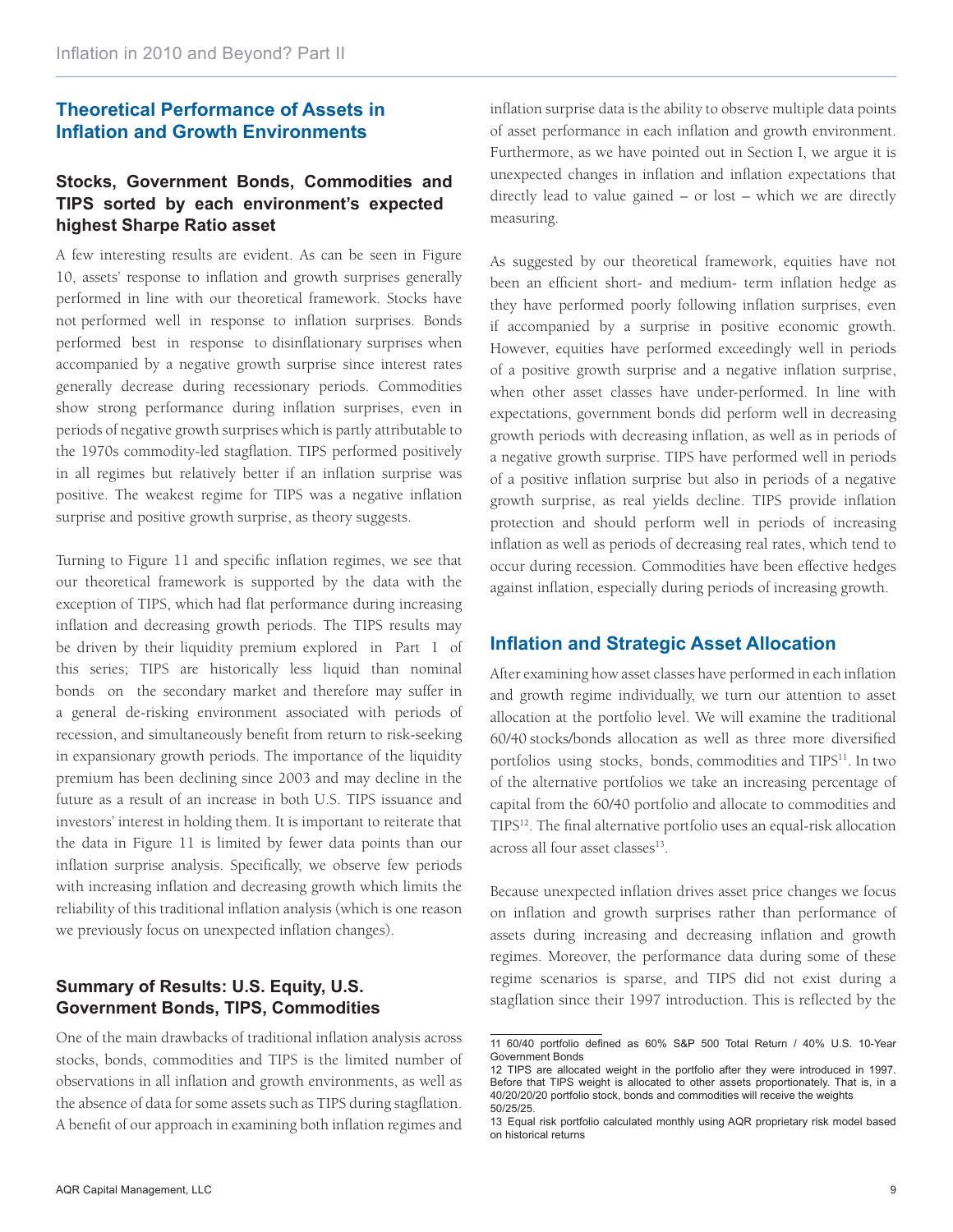| Figure 12: Portfolios Analyzed (Notional \$ Weights <sup>)</sup> |
|------------------------------------------------------------------|
| <b>Except for The Equal Risk Portfolio)</b>                      |

|              |                    | <b>PORTFOLIO</b> |          |          |                 |
|--------------|--------------------|------------------|----------|----------|-----------------|
|              |                    | $A($ \$)         | $B($ \$) | $C($ \$) | $D$ (% Risk)    |
| <b>ASSET</b> | <b>Stocks</b>      | 60%              | 50%      | 40%      | 25% Risk        |
|              | <b>Bonds</b>       | 40%              | 30%      | 20%      | 25% Risk        |
|              | <b>Commodities</b> | 0%               | 10%      | 20%      | 25% Risk        |
|              | <b>TIPS</b>        | 0%               | 10%      | 20%      | <b>25% Risk</b> |

Note: Portfolio D is a risk-weighted portfolio with notional exposures adjusted monthly based on recent asset class volatility and total notional exposures adjusted monthly to maintain a constant level of targeted risk.

inconclusive results on TIPS using regime data in the previous section on asset class performance.

We start by considering the absolute performance of the four theoretical portfolios, presented in Figure 13. As the Figure shows there is very little difference in Sharpe Ratios across the first three equity-focused portfolios. The equal risk-weighted portfolio has performed significantly better with a Sharpe Ratio of approximately 0.6. This result is consistent with other studies of historical performance of risk-weighted or "risk parity" portfolios. This improvement in overall performance versus the capital weighted portfolios is due to better diversification by allocating more to lower- risk assets, maintaining diversification through time by rebalancing risk as assets or the market overall experiences changing volatility, and in part due to a higher allocation to TIPS which have had a strong relative performance (Sharpe Ratio)



since inception. Figure 14 shows the relative performance of the various portfolios in negative and positive inflation surprise environments. As expected, the traditional 60/40 portfolio has performed well in negative inflation surprise environments when stocks and bonds outperform. However, a 60/40 has meager performance in positive inflation surprise environments as both assets are poorly hedged against inflation. Moving more weight to other asset classes improves the relative performance in positive surprise environments, albeit at the expense of giving up some performance in negative surprise environments. The equal risk-

**Figure 14: Theoretical Portfolio Performance in** 



Source: Datastream, Barclays Capital and AQR using S&P 500 Futures, U.S. 10 Year Government Bond Futures, S&P GSCI Futures, U.S. 10 Year TIPS.

weighted portfolio, however, achieves better performance in positive inflation surprise environments without the associated drag on performance in negative inflation surprises. The relative performance of the equal risk-weighted portfolio in positive inflation surprise periods is the highest of all four portfolios. Furthermore, this portfolio has a more balanced performance across environments. The last point is important as investors are, therefore, taking less of a "bet" on the direction of inflation. As mentioned previously, relative performance in response to changes in unexpected inflation is a more meaningful measure of asset price sensitivity to inflation than examining performance during inflation regimes, since asset prices may have priced in changing inflation expectations before they first begin to materialize.

Consistent with our previous analysis of each asset class individually, Figure 15 considers how the four portfolios perform in each of the inflation and growth surprise scenarios. The 60/40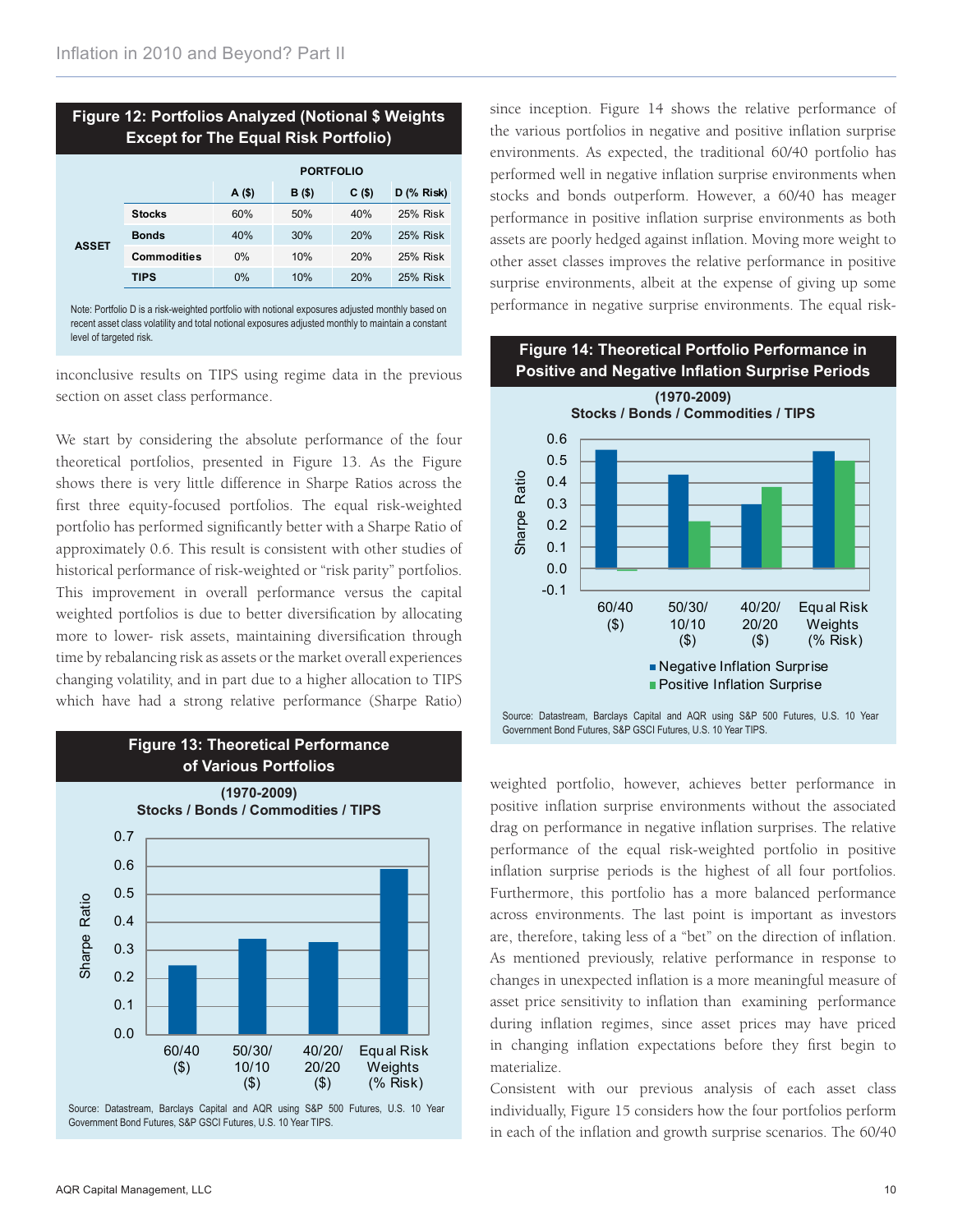portfolio performs poorly during positive inflation surprises. Portfolio B and C, with allocations to commodities and TIPS, improved performance during inflationary periods. An equal riskweighted portfolio improved performance in both inflationary and disinflationary periods as the diversification across both inflation hedging and growth allowed it to perform relatively well in each scenario. Referring back to Figure 9, this result is not theoretically surprising. Given a base-case assumption that each environment may be equally likely to occur on average, allocating 25% of a portfolio's risk to each asset class examined could be a reasonable approach to benefit from economic growth and serve as a potential hedge against the negative effects of inflation and/ or recession.

Of course, the four asset classes studied are not the comprehensive set of assets that may be included in a portfolio. It is possible to build a more diversified equal risk-weighted portfolio with the inclusion of additional assets.

# **Section III. Evaluation of Other Liquid Potential Inflation Hedges**

Up to this point we considered the four main asset classes – Equity, Government Bonds, TIPS and Commodities which are core assets in most institutional investor portfolios. We have also analyzed these assets in a portfolio context to examine the inflation sensitivity of various strategic allocations. However, many institutional investors may wish to target inflation hedging without altering their current strategic asset allocation. Therefore, in this section we expand the set of liquid strategies which may be considered in a portfolio specifically designed to serve as an efficient inflation hedge (we focus on the liquid universe of assets for data availability and comparison purposes). This analysis is most relevant for investors seeking to add inflation protection to their portfolio without altering their core strategic allocation. For example, an investor with a traditional stocks and bonds portfolio may be prevented from dramatically altering that allocation for governance reasons and might seek a pure inflation protection strategy to add at a more modest weight.

Adding to the previous analysis of the four primary asset classes, we analyze other strategies that may be considered by institutional investors when analyzing the inflation hedging potential of individual assets. Specifically, we present inflation breakevens (TIPS – Nominal Government Bonds), infrastructurerelated equities, commodity-related equities, REITS, gold futures, Timber (lumber futures) and a strategy that invests in a basket of emerging currencies. The previous section showed that equities are not effective hedges against inflation over the short- and medium-term. As a result, we focus on beta-neutral portfolios of equity related assets (infrastructure, commodity related equities and REITS)<sup>14</sup> by hedging their passive equity beta in order to isolate the inflation effect on each individual asset.



**Figure 15: Theoretical Performance of Various Portfolios in Positive/Negative**

Source: Datastream, Barclays Capital and AQR using S&P 500 Futures, U.S. 10 Year Government Bond Futures, S&P GSCI Futures, U.S. 10 Year TIPS

#### AQR Capital Management, LLC 11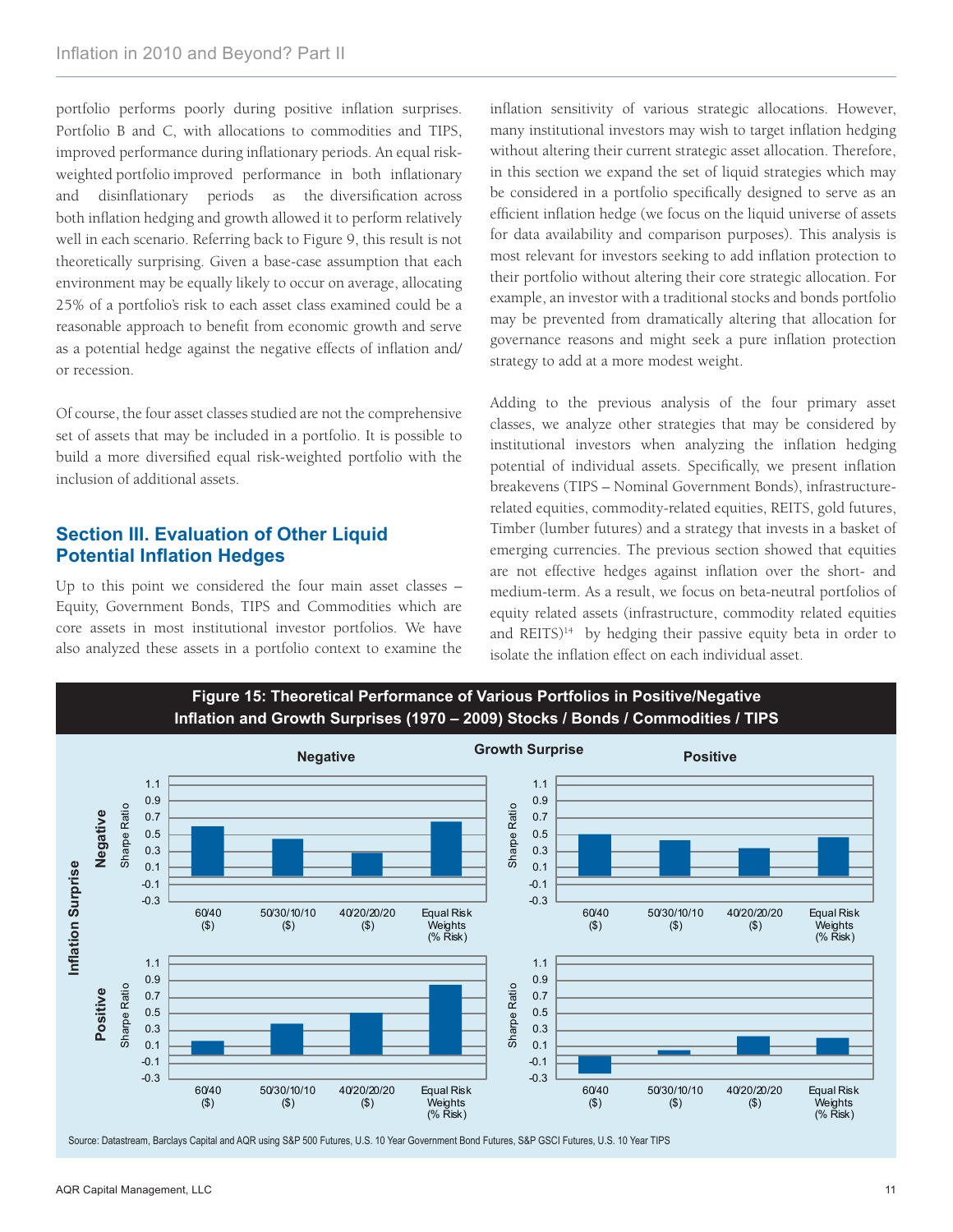We include Inflation Breakevens since they may be the most direct hedge against inflation (as measured by CPI). Moreover, an Inflation Breakeven position is not directly affected by real interest rate moves. This is in sharp contrast to both nominal bonds and TIPS. An Inflation Breakeven position is comprised of a long position in an inflation-linked bond and a corresponding short position in a duration-matched nominal government bond. The return on an Inflation Breakeven position if held to maturity should include the difference between realized and expected inflation, a negative premium due to the insurancerelative U.S. inflation, the dollar is expected to depreciate relative to other currencies. Emerging currencies may be especially interesting hedges if inflation is accompanied by a rise in commodity prices as emerging markets are large commodity exporters. Emerging currencies are also exposed to general US Dollar devaluation driven by inflation expectations. Emerging market currencies tend to pay a "default risk" premium which is not related per se to U.S. inflation and therefore has a positive expected return, in contrast to a pure Inflation Breakeven strategy which has an expected cost.



like protection from inflation risk that nominal bond holders are compensated for, and a positive premium due to liquidity risk as TIPS are generally less liquid than nominal government bonds. Changes in inflation expectations and TIPS' associated risk premia will affect the price of the breakeven position prior to maturity. An increase in inflation expectations, for example, will cause the price of nominal bonds to fall, resulting in a capital gain for the Inflation Breakeven position. It is important to note that an Inflation Breakeven strategy has a negative expected return since it is primarily an insurance-related payoff which requires compensation to the providers of this insurance, which in this case are nominal bond holders.

Gold, lumber, REITS, commodities and infrastructure-related equities are often mentioned as potential inflation hedges as their cash flows are derived from real assets. The basket of emerging currencies can be thought of as a negative dollar bet that pays a risk premium over the long term. In cases of isolated or high

Figure 16 shows the absolute realized Sharpe Ratio of each individual asset class studied. Figures 17, 18, and 19 present their performance based on the three inflation hedging metrics. To facilitate easy comparison of strategies across different performance metrics we sort assets in all figures by the relative performance in inflation surprise environments (difference between performance in positive vs. negative surprise periods).

The most notable inflation hedging strategies across all categories are Inflation Breakevens, emerging currencies, commodities and commodity-related equities. Inflation Breakevens, as previously pointed out, have negative long-term expected returns, as the investor "pays" an inflation protection premium to nominal bond holders (since the Breakeven position requires a short position in nominal bonds). The other strategies studied had historically positive excess returns which is partially explained by other risk premia associated with those strategies.

Contrary to common wisdom, assets like REITS, lumber and infrastructure equities did not show strong inflation hedging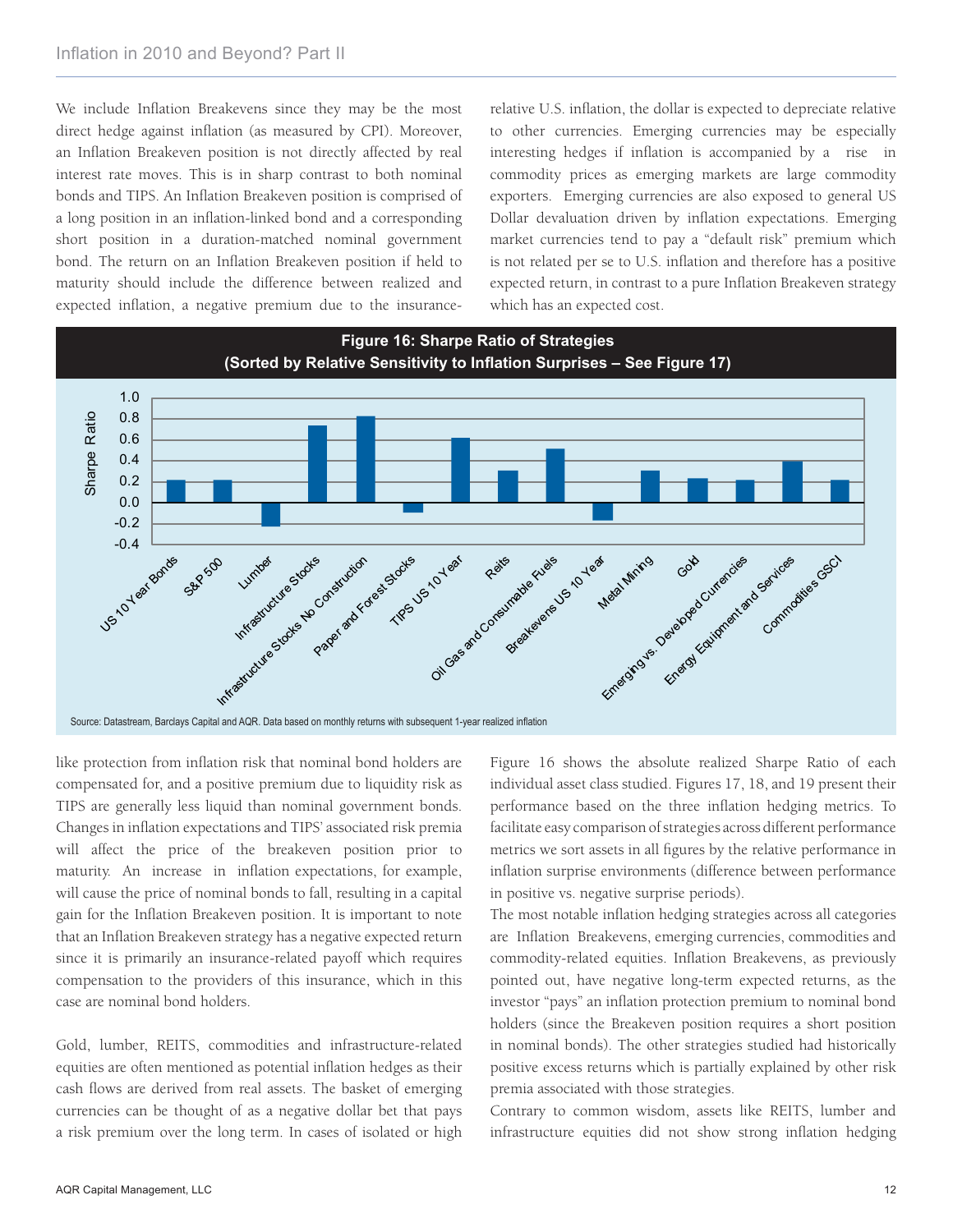properties. This may be due to extraneous risks as these assets are also affected by real supply and demand factors.

A direct inflation hedging portfolio should generally be designed with similar portfolio construction techniques as a broader asset allocation, adhering to the principles of diversification, risk budgeting and cross-asset correlations. An effective inflation hedging portfolio may utilize multiple asset classes in proportion to their overall expected inflation hedging characteristics, portfolio risk contributions and target returns. In general, holding all else equal, the greater the desired certainty of inflation protection, the lower the expected return will be (and in fact will be negative for a pure inflation breakeven strategy). However, the inclusion of additional strategies that have generally good inflation hedging properties with varying risk factors, such as those studied in this analysis, can potentially mitigate the expected costs of an inflation protection strategy since these risk factors may have positive expected returns.



Source: Datastream, Barclays Capital and AQR. Data from 1970 (or when the strategy data becomes available) through 2009.



Source: Datastream, Barclays Capital and AQR. Data from 1970 (or when the strategy data becomes available) through 2009.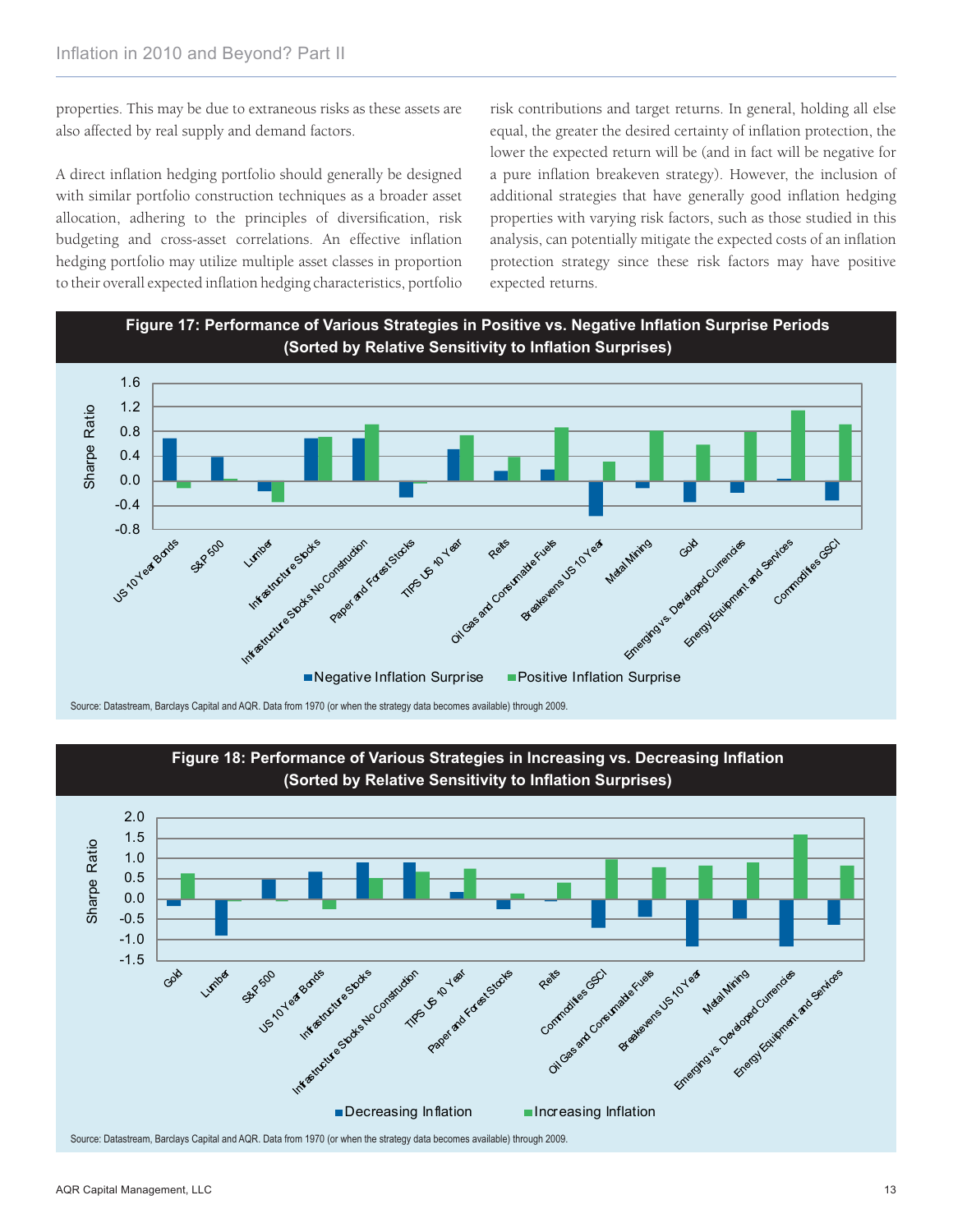

# **Conclusion**

We have studied both four primary asset classes - stocks, bonds, commodities and TIPS as well as four overall asset allocations to assess their performance in inflation regimes and in response to unexpected inflation. As discussed, we believe the inclusion of asset class performance in response to unexpected inflation is more robust than simply analyzing inflation regimes, which is the traditional analysis used by practitioners to evaluate inflation sensitivity of assets and strategies. The advantage of using surprise data is that it is has multiple observations available for each inflation and growth scenario and that it directly measures the main aspect of inflation that requires hedging (unexpected inflation). We have also studied other liquid strategies for investors seeking pure exposure to inflation protection without altering their core strategic asset allocations.

Our results have shown that stocks are far from an effective shortor medium- term inflation hedge. Government bonds also tend to suffer in periods of increasing inflation. However, commodities and TIPS benefited during periods of increasing inflation. Perhaps the most interesting result of our analysis is the performance of the equal risk-weighted portfolio which performed better on average and is less dramatically affected by each individual inflation and growth scenario. Since the equal- risk weighted allocation has exposure to each asset in proportion to its contribution to overall risk, the portfolio represents less of a "bet" on the future direction of inflation and growth and should theoretically serve

investors well both on average and in each potential economic environment. This is not to suggest that the equal-risk weighted portfolio across equity, government bonds, inflation- linked bonds and commodities is the optimal portfolio as indeed we believe it is possible to build more efficient portfolios with the inclusion of additional assets and strategies; the equal-risk weighted methodology across the four core assets serves to simply illustrate the comparative benefits of diversifying across asset classes to prepare for differing potential economic environments.

We show multiple liquid strategies with strong inflation hedging properties. However, as we have pointed out, asset prices adjust to unexpected inflation and changes in inflation expectations. Because investors are forward looking, inflation expectations may change early in an inflationary cycle. Therefore, an investor who tries to time the purchase of inflation protection may fail to realize the value of the asset's hedging properties if its price has already begun to adjust. This argument favors a long-term strategic allocation which prepares for various economic environments including the possibility of higher inflation or, at the very least, a tactical strategy which acts before the market begins to price in changing expectations or increasing inflation uncertainty.